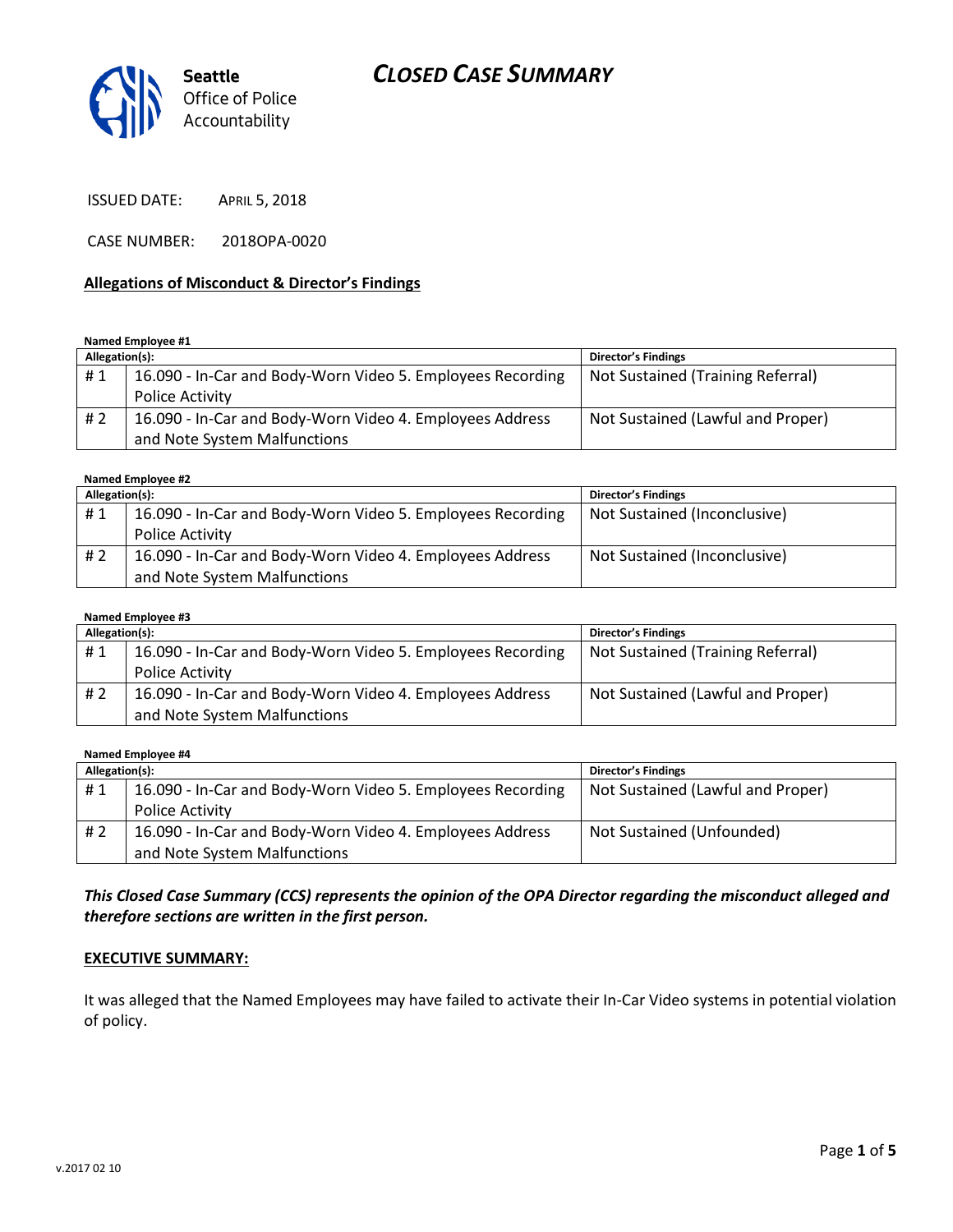

OPA CASE NUMBER: 2018OPA-0020

#### **ANALYSIS AND CONCLUSIONS:**

**Seattle**

*Office of Police Accountability*

#### **Named Employee #1 - Allegation #1** *16.090 - In-Car and Body-Worn Video 5. Employees Recording Police Activity*

This case stemmed from the Named Employees' response to calls concerning an officer-involved shooting that had occurred in the vicinity of the Eastlake neighborhood of Seattle. During its investigation into that incident, the Department's Force Investigation Team (FIT) determined that the Named Employees potentially failed to log into the COBAN system and did not record In-Car Video (ICV). Consistent with SPD policy, FIT referred this matter to OPA and this investigation was initiated.

OPA interviewed Named Employee #1 (NE#1), Named Employee #3 (NE#3), and Named Employee #4 (NE#4) during its investigation. OPA did not interview Named Employee #2 as he had already left the employment of the Department.

NE#1 stated that he is a Department trainer for the use of Body Worn Video (BWV). He is further very familiar with the ICV policy. He told OPA that he understands the process for logging into COBAN and synching his wireless microphone, and that he is aware of those situations in which he is required to record ICV. Here, he recalled that he was at roll call when he heard over the radio shots fired and help the officer calls. He reported that he immediately left the precinct and grabbed his BWV before he did so. He stated that he did not have his wireless microphone with him at that time and did not grab it before leaving due to the exigency of the call. NE#1 told OPA that, due to call updates that eliminated the exigency of their response, he and NE#2, who was riding in the same patrol vehicle, did not go to the scene and instead conducted an area check. Neither NE#1 nor NE#2 activated their patrol vehicle's ICV and NE#1 further did not activate his BWV.

SPD Policy 16.090-POL-5(b) sets forth when officers are required to record law enforcement activity. The policy governs both ICV and BWV. (*See* 16.090-POL-5(b).) The policy further delineates the activity that must be recorded, which includes the response to dispatched calls. (*Id*.) The policy provides that this activity will be recorded unless "circumstances prevent recording at the start of an event"; however, even in those situations, "the employee will record as soon as possible." (*Id*.) Lastly, SPD Policy 16.090-POL-7 requires that, where there is a lack of video, SPD employees provide a reason for the absence of video in a call update and an appropriate report.

NE#1 admittedly did not record ICV; however, given the exigency of this situation, I do not necessarily fault NE#1 for this failure. Moreover, given that NE#1 indicated that he and NE#2 only conducted an area check, he may not have been required to record regardless.

While I do not feel that NE#1's conduct violated policy under the circumstances, he should have documented his failure to record in this instance. NE#1 told OPA that he simply forgot to do so. As a Department BWV trainer and given his familiarity with the policy, he should have known better. For these reasons, I recommend that NE#1 receive a Training Referral.

• **Training Referral**: While NE#1's failure to record ICV in this case was excusable, he should have documented it in a call update and an appropriate report. NE#1 should be reminded of the requirement that he to do so,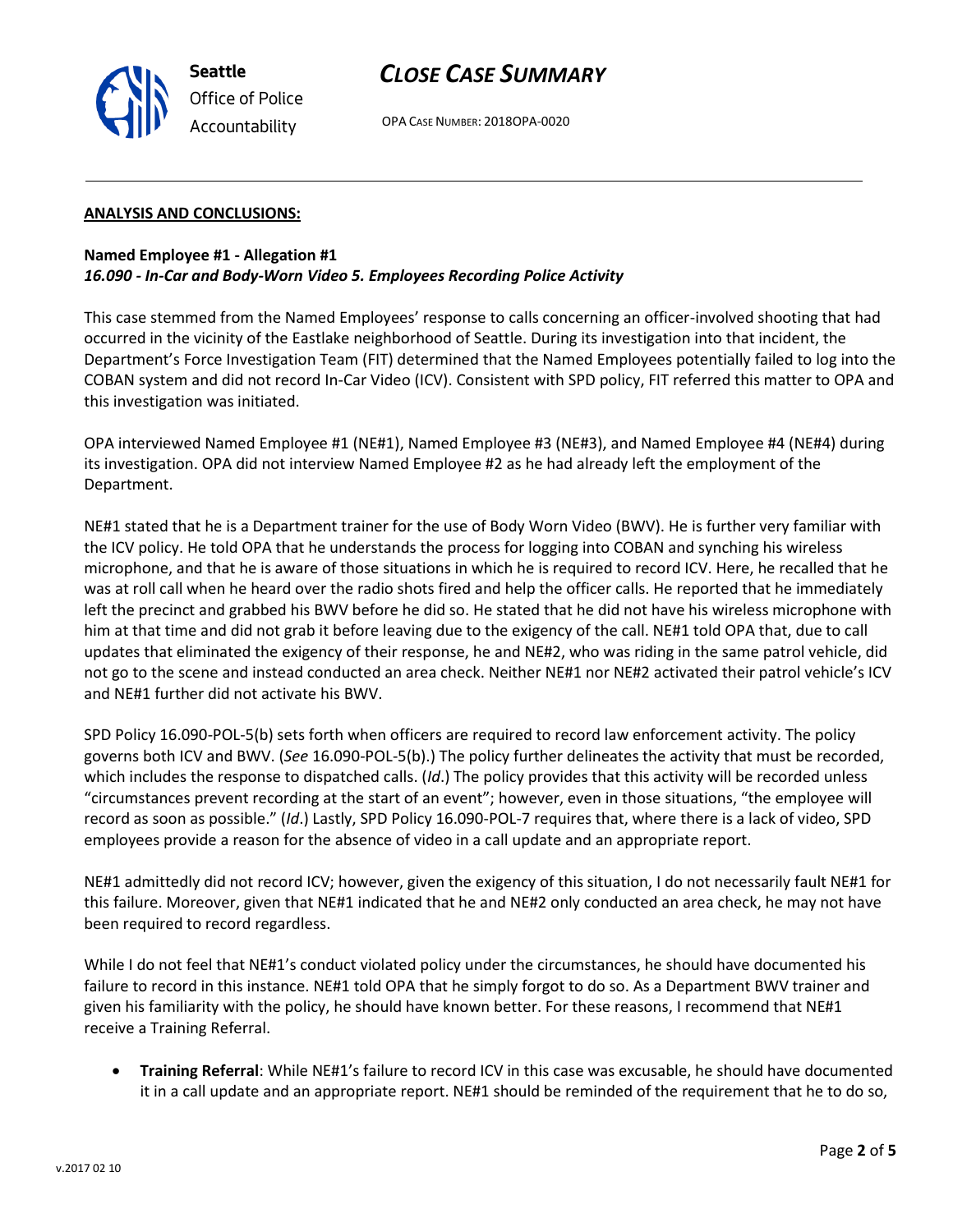

**Seattle** *Office of Police Accountability*

# *CLOSE CASE SUMMARY*

OPA CASE NUMBER: 2018OPA-0020

which is set forth in SPD Policy 16.090-POL-7. This re-training and associated counseling should be memorialized in a PAS entry.

Recommended Finding: **Not Sustained (Training Referral)**

### **Named Employee #1 - Allegation #2** *16.090 - In-Car and Body-Worn Video 4. Employees Address and Note System Malfunctions*

SPD Policy 16.090-POL-4 generally requires that officers address and note malfunctions with their In-Car Video (ICV) and Body Worn Video (BWV) systems. This policy further requires that: "At the start of the shift, employees will prepare ICV and BWV systems as outlined in the training and 16.090 TSK-1." (SPD Policy 16.090-POL-4.) This includes synchronizing the wireless microphone. (*See* SPD Policy 16.090-TSK-1.) The policy also directs that: "Both employees in two-officer cars must log into the ICV system and sync their ICV microphones." (SPD Policy 16.090-POL-4.) Lastly, where there are system malfunctions, officers are required to "contact ITS for troubleshooting (if applicable), note the issue in a CAD update, and notify a supervisor as soon as practicable." (*Id*.)

Here, NE#1 admittedly did not log in to COBAN or synch his wireless microphone. This was again due to the immediacy of his response to the scene. Moreover, as there was no malfunction or system error, NE#1 did not troubleshoot with SPD ITS, note the issue in a CAD update, or notify a supervisor. Given this, I find that NE#1's failure to comply with this policy was understandable and excusable in this case, and I recommend that this allegation be Not Sustained – Lawful and Proper.

### Recommended Finding: **Not Sustained (Lawful and Proper)**

#### **Named Employee #2 - Allegation #1** *16.090 - In-Car and Body-Worn Video 5. Employees Recording Police Activity*

As discussed above, NE#2 left the employment of SPD prior to the conclusion of this investigation. He was not interviewed prior to that time, even though it would have been optimal to have done so in this investigation.

Given that he was not interviewed, it is unclear what his explanation was for failing to record. It could very well be that he, like the other Named Employees, did not have his wireless microphone on his person due to exigent circumstances and that he did not activate his ICV because he did not engage in any law enforcement activity that was required to be recorded. It could also be that he violated policy. Ultimately, I cannot make a conclusive determination as to this question. As such, I recommend that this allegation be Not Sustained – Inconclusive.

Recommended Finding: **Not Sustained (Inconclusive)**

## **Named Employee #2 - Allegation #2** *16.090 - In-Car and Body-Worn Video 4. Employees Address and Note System Malfunctions*

Similar to the above allegation, as NE#2 was not interviewed in this manner, OPA does not know whether he perceived there to be a malfunction or system error with his ICV. While OPA determined that NE#2 did not do a system check or synch his wireless microphone, OPA does not have his explanation for why he did not do.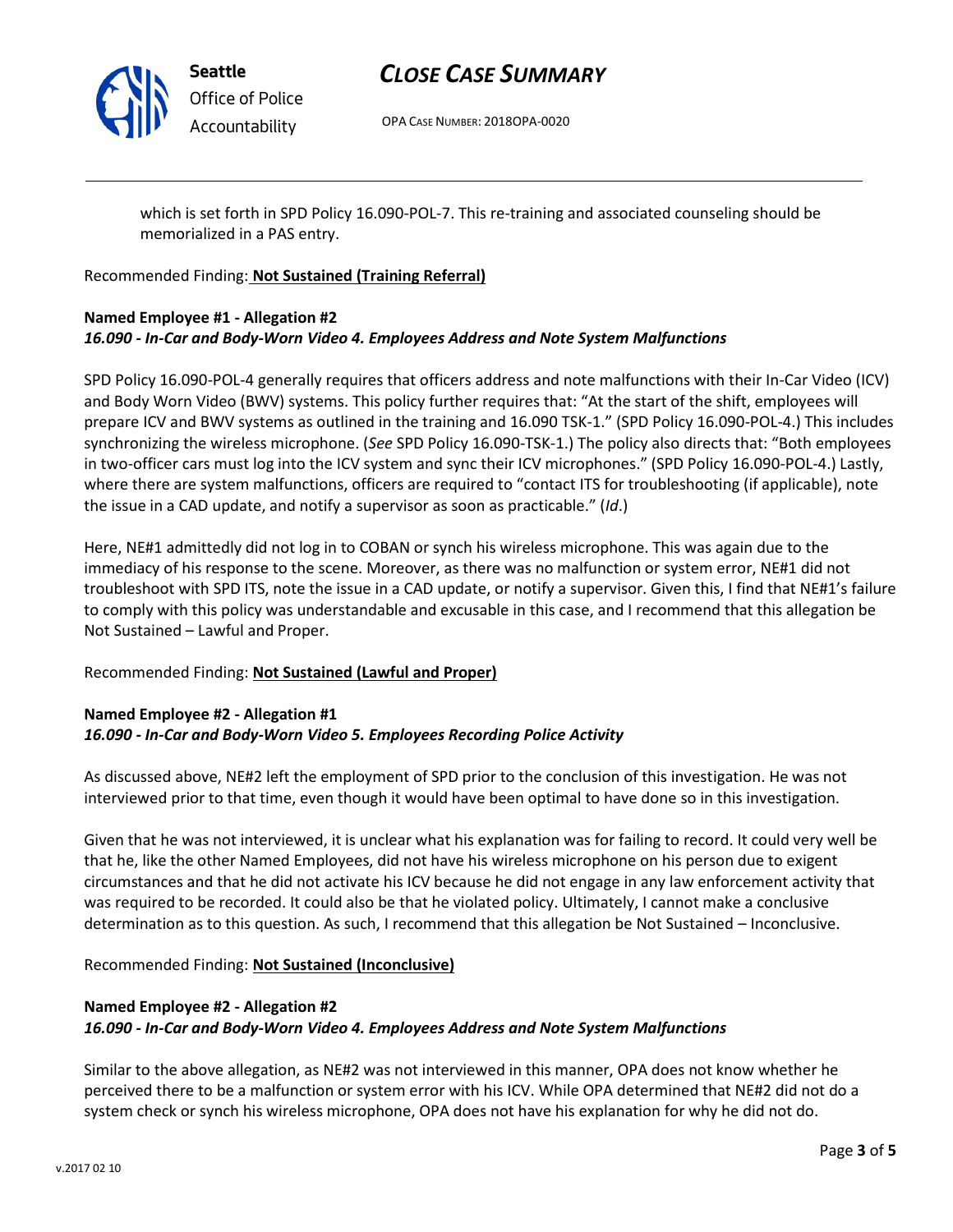

# *CLOSE CASE SUMMARY*

OPA CASE NUMBER: 2018OPA-0020

As such, OPA cannot reach a conclusive finding concerning this allegation and recommends that it be Not Sustained – Inconclusive.

Recommended Finding: **Not Sustained (Inconclusive)**

#### **Named Employee #3 - Allegation #1** *16.090 - In-Car and Body-Worn Video 5. Employees Recording Police Activity*

NE#3 told OPA that he also responded to the shots fired call. He reported that, before leaving the precinct, he grabbed his wireless microphone. He was still driving to the scene when he was cleared from the call. He further heard dispatch indicate that everyone at the scene was to deactivate ICV and BWV. He stated that he confirmed at the scene that recording devices should remain off and he helped direct traffic. NE#3 told OPA that he did not activate his ICV because he did not "anticipate exercising police activity."

I find NE#3's failure to activate his ICV to have been excusable. This is particularly the case as, during his transport to the scene, he heard a radio transmission indicating that such systems should be deactivated and he double checked that direction when he arrived. As such, his decision not to turn either system on was reasonable. That being said, as with NE#1, NE#3 should have documented this failure to record in a call update and then later in an appropriate report. The failure to do so was inconsistent with policy; however, based on the circumstances of this case, I recommend that NE#3 receive a Training Referral.

• **Training Referral**: While NE#3's failure to record ICV in this case was excusable, he should have documented it in a call update and an appropriate report. NE#3 should be reminded of the requirement that he to do so, which is set forth in SPD Policy 16.090-POL-7. This re-training and associated counseling should be memorialized in a PAS entry.

Recommended Finding: **Not Sustained (Training Referral)**

### **Named Employee #3 - Allegation #2** *16.090 - In-Car and Body-Worn Video 4. Employees Address and Note System Malfunctions*

NE#3 did not conduct any pre-shift system checks before responding to the call. However, as with NE#1, given the exigency of this call and given that NE#3 left the precinct immediately after roll call, I find this failure to have been both reasonable and excusable.

For these reasons, I recommend that this allegation be Not Sustained – Lawful and Proper.

#### Recommended Finding**: Not Sustained (Lawful and Proper)**